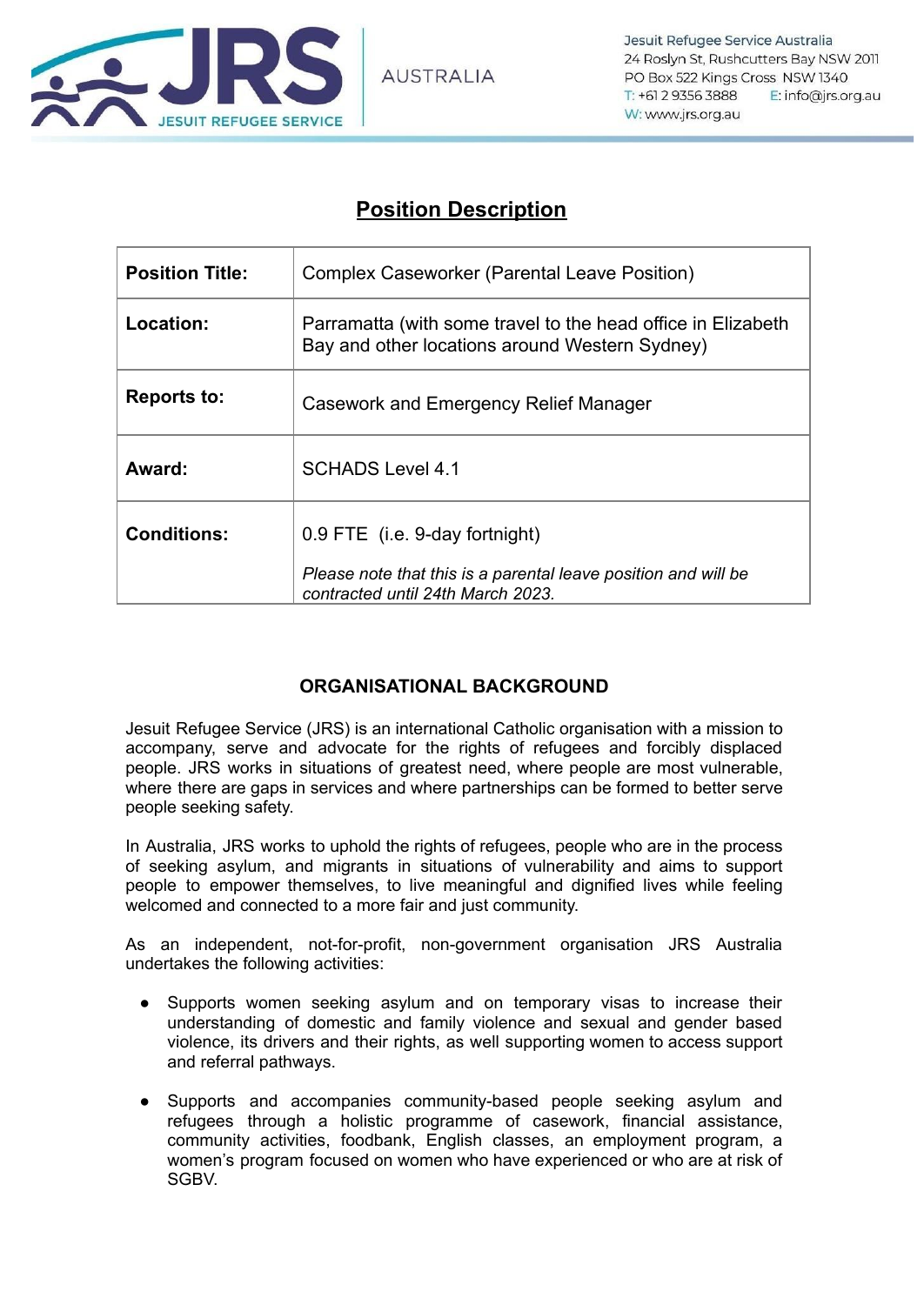- Supports and accompanies people seeking asylum who are held at detention facilities across Australia and those who have been in detention in the past or who have been transferred from Manus Island or Nauru.
- Raises awareness with young people and others in the community through schools, community centres and other stakeholders about forced displacement, social justice, human rights, the situation of people seeking asylum in Australia, the barriers that they face, and ways to get involved.
- Undertakes research and advocacy with and on behalf of people seeking asylum and refugees in Australia in order to advise government and non-government organisations (NGOs) on policy and program responses.
- Supports JRS projects and activities overseas, for example, through regional and international advocacy and campaigns.

## **POSITION OVERVIEW**

JRS Australia requires an experienced, professional Complex Caseworker with a passion for and a commitment to ensuring the rights of people seeking asylum.

The JRS Complex Caseworker position is responsible for providing accompaniment, casework services, and advocacy support to people in the process of seeking asylum, as well as other migrants in vulnerable situations in Australia.

## **KEY TASKS AND RESPONSIBILITIES**

#### **Casework and Emergency Relief**

- Maintains a caseload ranging from low to complex needs clients, maintaining regular contact with clients and working alongside clients on an agreed upon strengths-based case plan, with a view to the client being self-supported as soon as possible.
- On a roster system, conducts holistic Intake Assessments with prospective JRS clients and reassessment of existing JRS clients to understand their needs and provide brief intervention and support.
- Embodies JRS' mission of accompaniment in all dealings with clients and works from a human rights, strengths-based, and trauma-informed lens.
- Works across JRS teams and across different sectors to provide timely and appropriate referrals, and case coordination when needed, for clients with complex needs and presentations.
- Maintains timely, accurate and comprehensive electronic and paper client records, including case notes and records of financial and material assistance provided, in line with privacy and confidentiality principles.
- Assists in the allocation and distribution of financial and emergency relief support.
- Assists in the allocation and distribution of food and material aid.
- Undertakes other casework tasks as advised by the Casework and Emergency Relief Manager.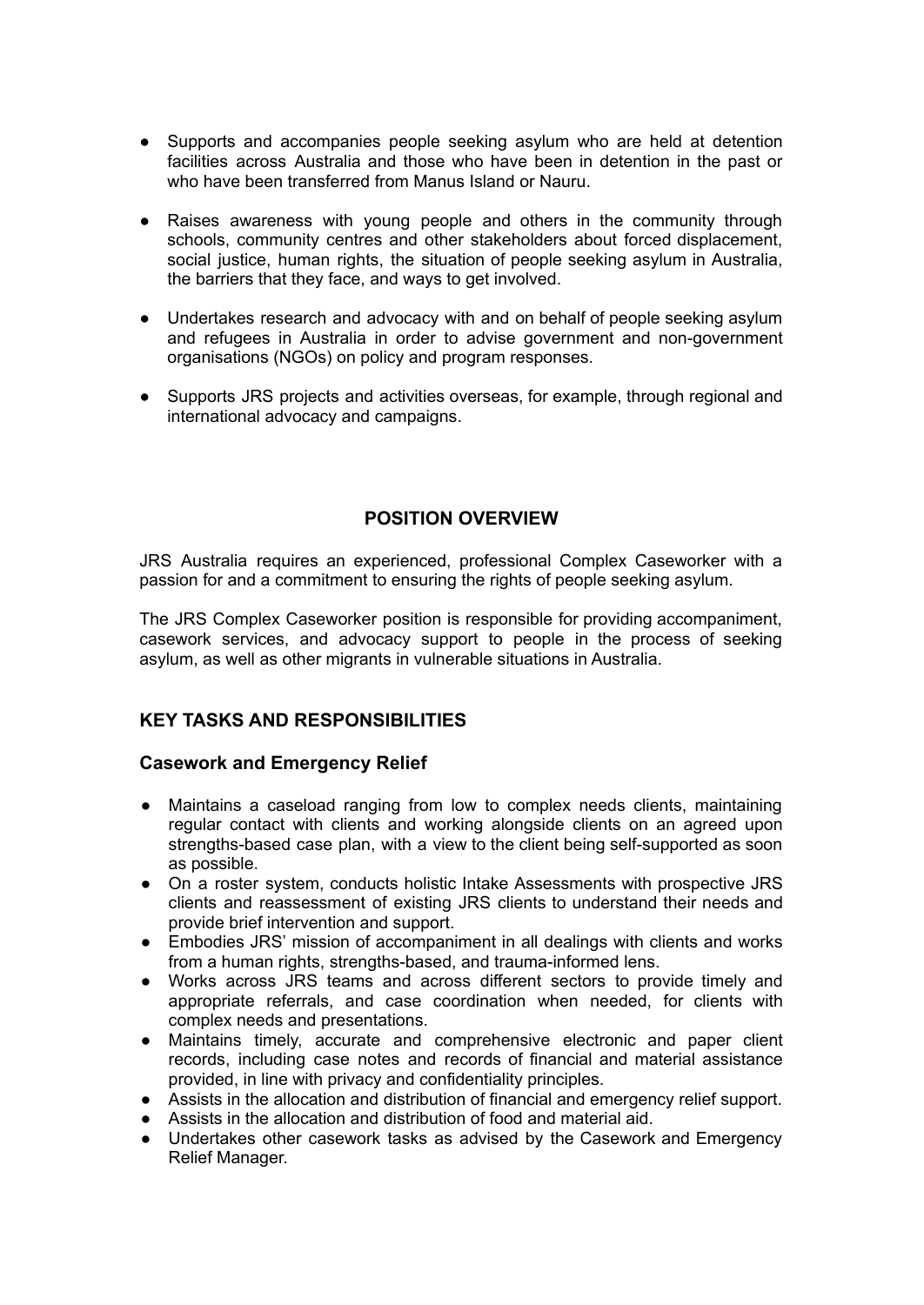#### **Volunteers and Community Centre Activities**

- Assists JRS staff and volunteers with other community centre activities and drop-in support as needed and as directed by the Casework and Emergency Relief Manager, e.g. in relation to community development activities, the provision of Foodbank, or support for Reception team members.
- Provide support to volunteer intake support workers and volunteer opal card workers as required or as directed by the Casework and Emergency Relief Manager.

## **Reporting**

- Maintains timely, accurate, comprehensive and confidential client records stored in the JRS Database and in other filing systems as per funder or JRS needs.
- As required, provides statistics, reports and case studies to the Casework Manager for use in Board, funder and other stakeholder reports.

#### **Networking and Advocacy**

- Actively seeks and establishes productive working relationships with other service providers and stakeholders in the community services sector, with a view to improving referral pathways, support and conditions for people seeking asylum.
- Attends and actively participates in sector and interagency meetings as directed by the Casework and Emergency Relief Manager.
- Advocates for the rights and support needs of people seeking asylum through the appropriate channels or as advised by the Casework and Emergency Relief Manager, in line with JRS' mission, values and code of conduct.
- Underakes other networking and advocacy activities as advised by the Casework and Emergency Relief Manager.

## **Philosophy, Mission and Values**

- Understand and demonstrate the Mission and Values of JRS on a day-to-day basis; respect, hope, dignity, solidarity, hospitality, justice and participation.
- Adhere to the policies and procedures of JRS.<br>● Adhere to the JRS and the Australian Jesuit Pr
- Adhere to the JRS and the Australian Jesuit Province Code of Conduct.
- Work closely with the relevant people in all of the Jesuit ministries to ensure that Ignatian spirituality is fostered.
- Behave in a culturally and linguistically sensitive manner that respects everyone regardless of their background, gender, sexuality, ethnicity, migration status, religion, ability or any other ground.
- $\bullet$  Provide and promote an environment of mutual respect, dignity and fairness  $$ free from discrimination, harassment, victimisation, bullying and violence – to ensure that acceptable standards of conduct are maintained at all times and take appropriate action if unacceptable conduct is observed.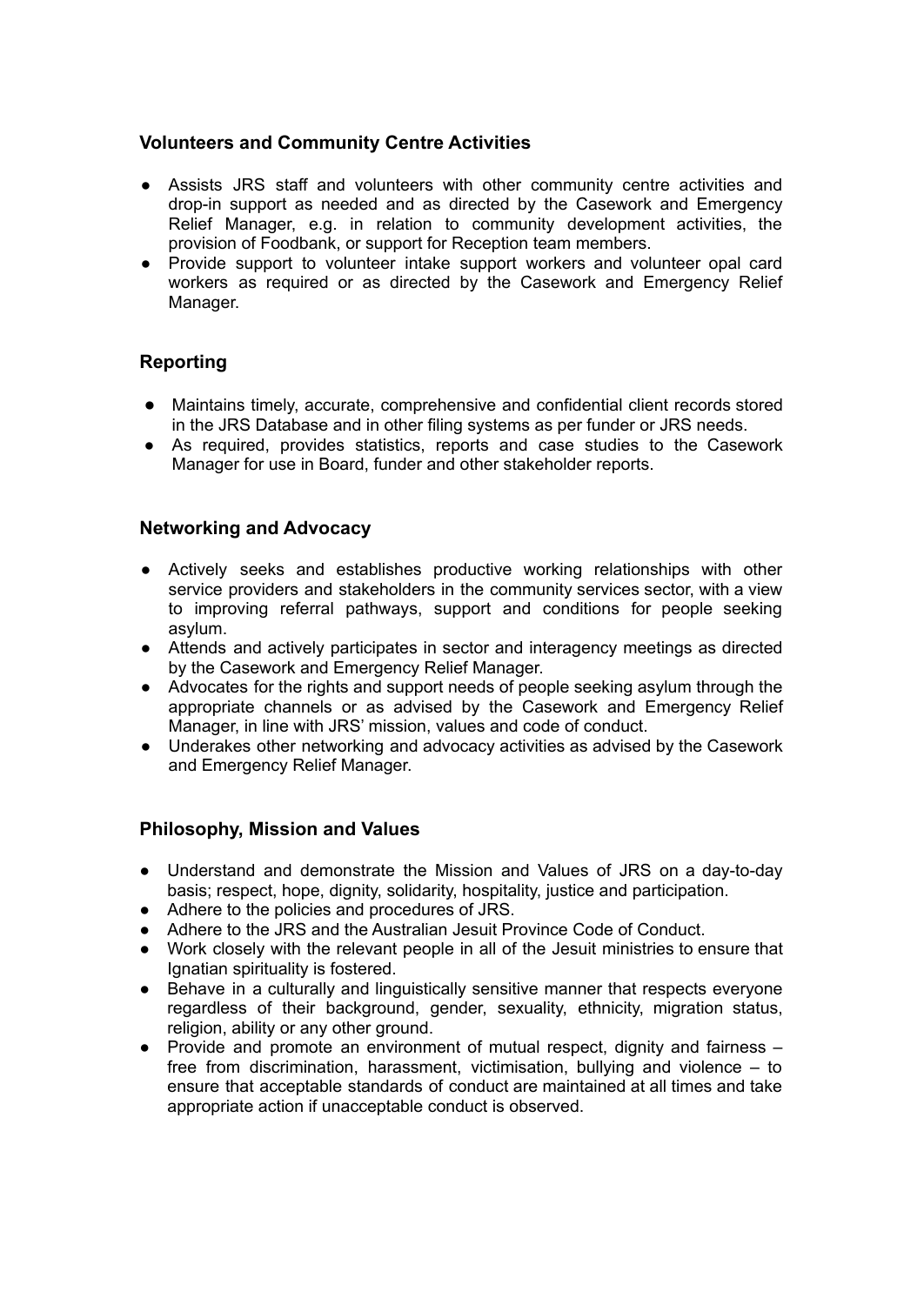## **Occupational Health and Safety**

- Comply with the requirements of relevant Work, Health and Safety (or Occupational, Health and Safety) Acts and related procedures developed by the JRS.
- Work in a manner that considers the duty of care for self and others and be safety conscious at all times.
- Report inappropriate behaviours which endanger self or others including bullying and other harassing behaviours / incidents.

## **Quality Assurance and Continuous Improvement**

- Attend relevant meetings, workshops, conferences and training, as required, including attending and actively participating in weekly Casework team meetings and JRS staff meetings.
- Attends and actively participates in regular supervision sessions with the Casework and Emergency Relief Manager.
- Become familiar with, and follow JRS and the Jesuit Province's quality and standard policies, procedures and management instructions.
- Be open to new ways of doing things that enhance working in an environment that is inclusive and that subscribes to the Ignatian way.
- Strive for continuous improvement in the quality system and work practices by being alert to opportunities for improvement.
- Maintain confidentiality in relation to clients, staff and volunteer issues and all JRS' programs.